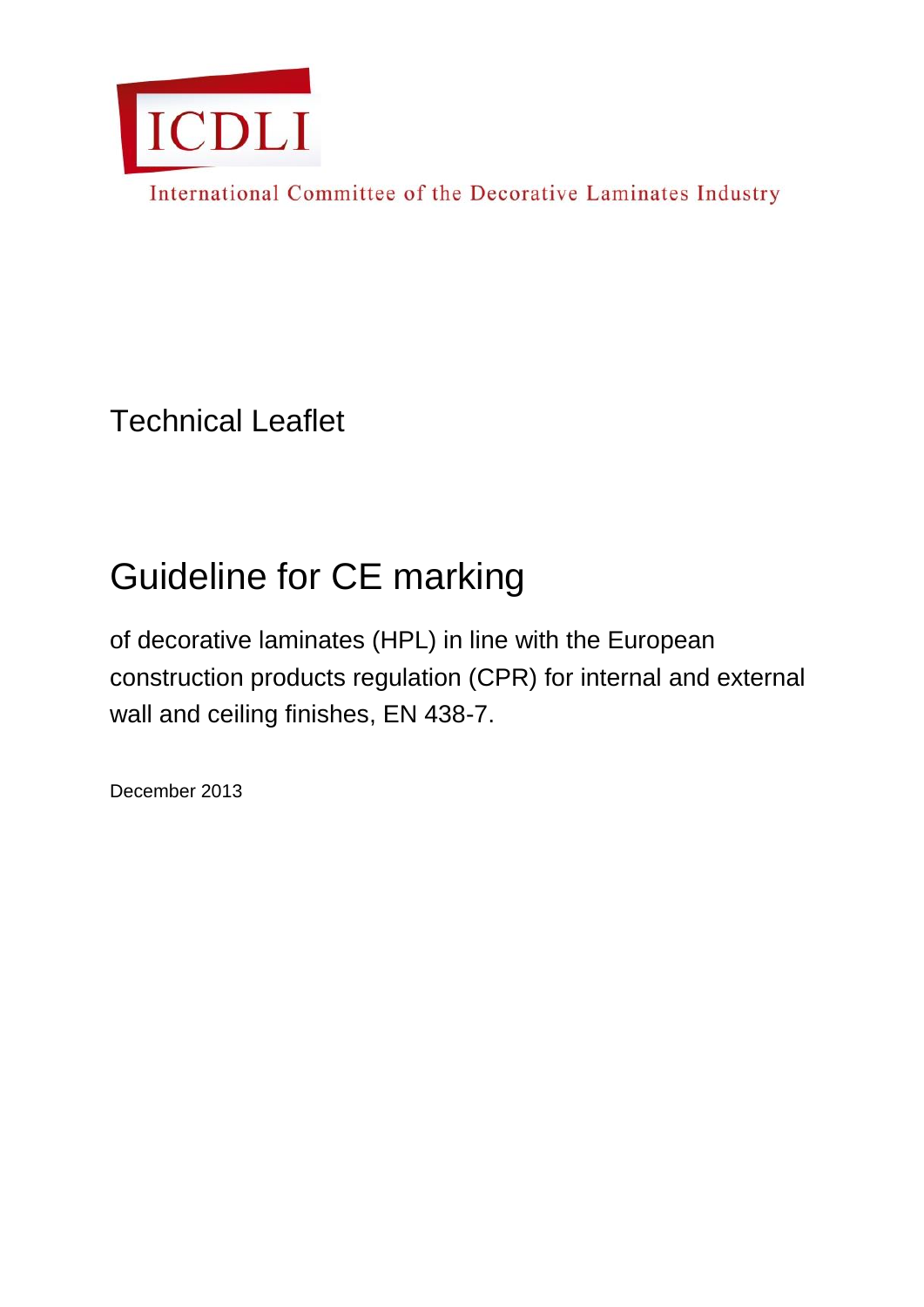

## **Preface**

As of 1 July 2013, the new construction products regulation (CPR) has fully replaced the construction products directive (CPD), which had been in force since 1989. The change from the CPD to the CPR has also brought a number of changes for CE marking which are included in this new edition of this technical leaflet.

The technical leaflet is prepared for manufacturers, processing companies and retailers of decorative laminates.

It reflects the state of knowledge as of December 2013.

This document makes no claim of completion regarding listing the full details of any standards referred to in the text.

All information is based on the current state of technical knowledge, but it does not constitute any form of liability. It is the personal responsibility of the user of the products described in this information leaflet to comply with the appropriate laws and regulations.

For more than 50 years the ICDLI has been the international representative of the interests of European laminate manufacturers. Further information about the ICDLI and the data sheets published up to now can be found at [www.icdli.com.](http://www.icdli.com/)

This application was compiled by the International Committee of the Decorative Laminates Industry. It considers the conditions of application technology in the European countries. If you have further questions, please contact us:

**ICDLI aisbl - International Committee of the Decorative Laminates Industry** Rue de la presse 4, 1000 Bruxelles, Belgium Head office: Städelstraße 10, 60596 Frankfurt / Main, Germany, phone +49 69 2 71 05-31, fax +49 69 23 98 37, E-Mail: [info@pro-kunststoff.de](mailto:info@pro-kunststoff.de)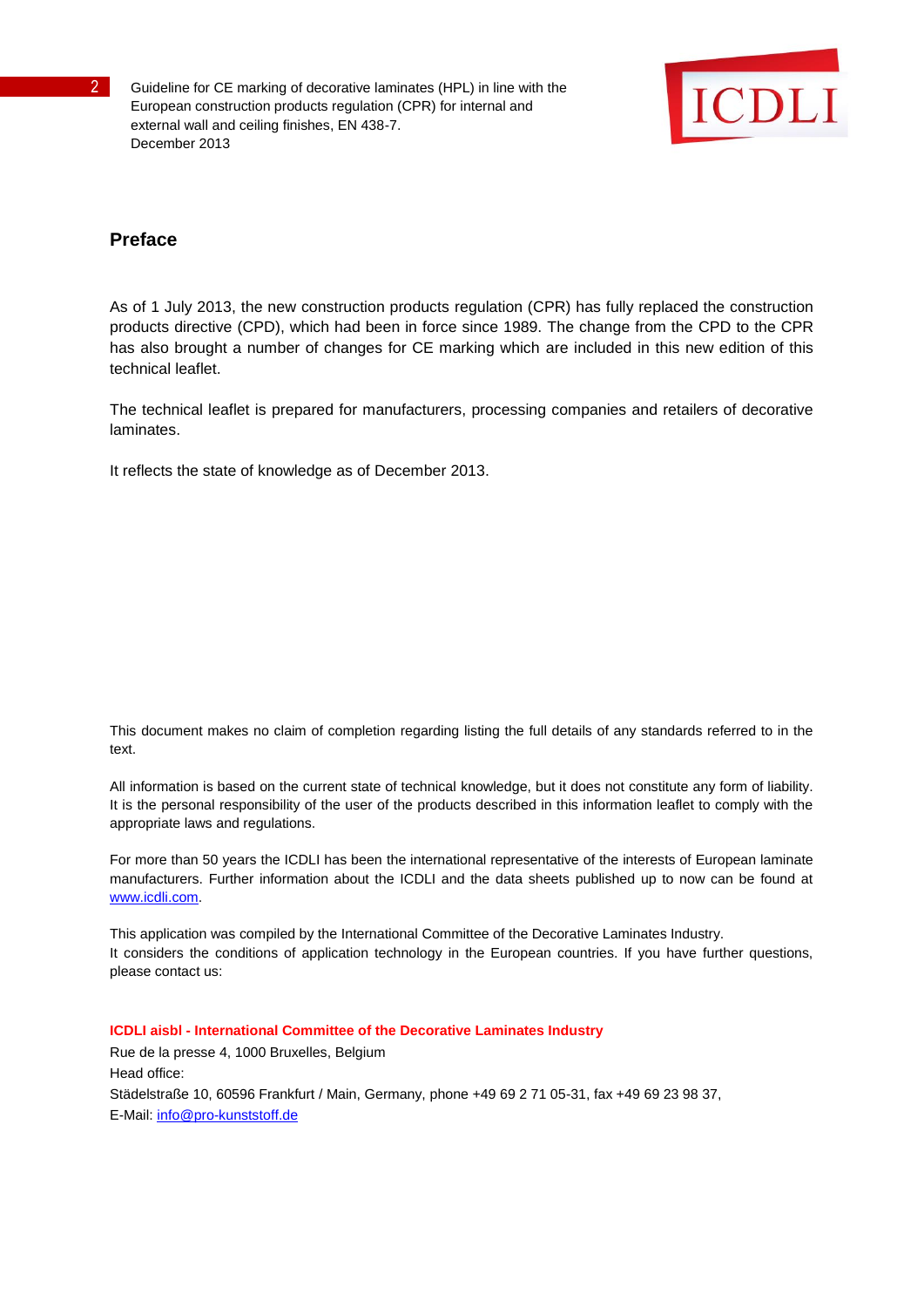

# **Contents**

- 1. The CE label
- 2. Legal basis
- 3. Who grants the CE marking?
- 4. CE marking for decorative laminates
- 5. Systems for assessment and verification of constancy of performance (AVCP)
- 6. Factory production control (FPC)
- 7. Declaration of performance (DoP)
- 8. CE marking and labeling

Appendices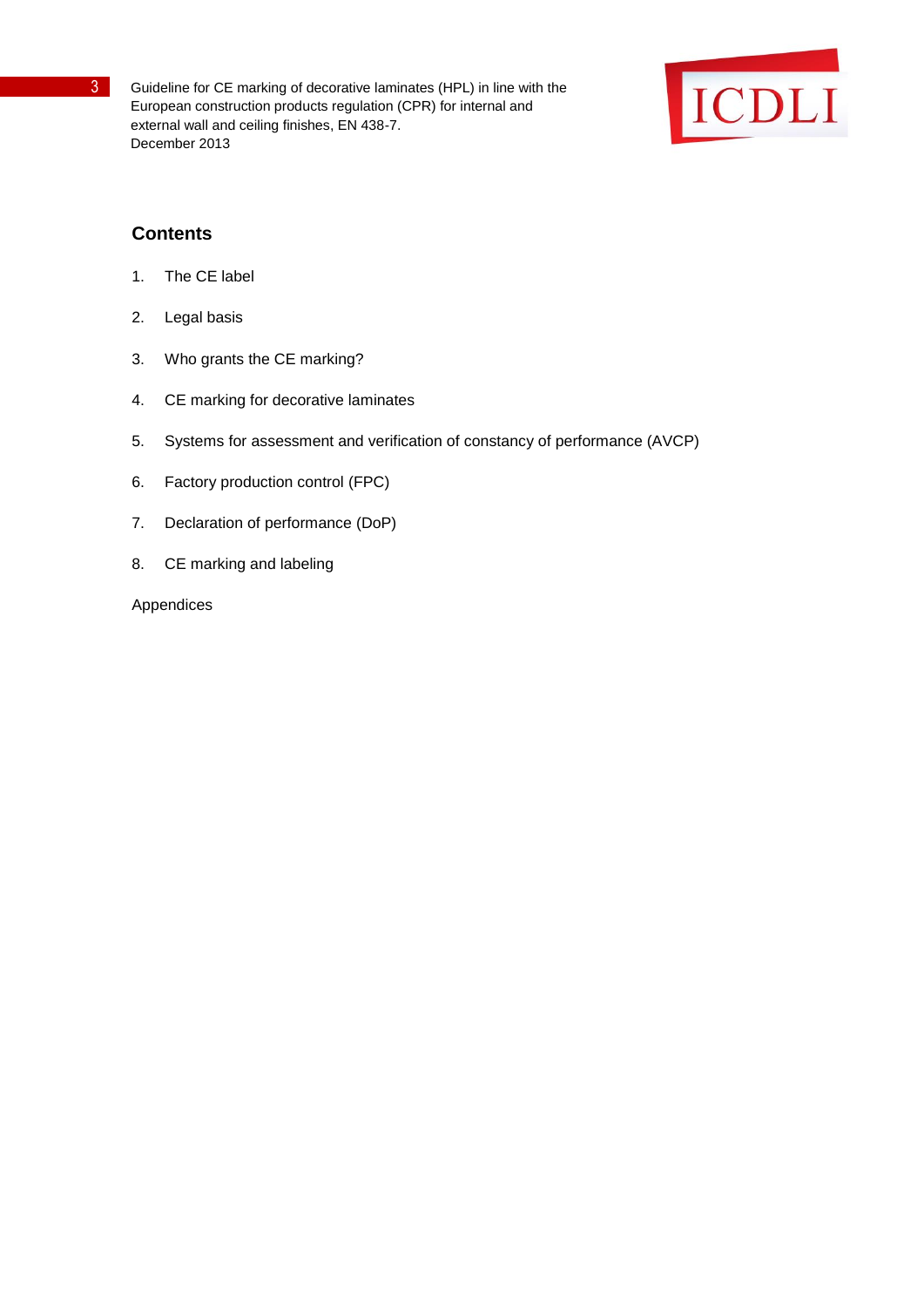

## **1. The CE label**

The label consists of the letters C and E. The set typeface has to be used and can be downloaded from different websites free of charge. (For example at: [http://en.wikipedia.org/wiki/CE\\_marking\)](http://en.wikipedia.org/wiki/CE_marking))

The CE label is not a seal of quality. It is an administrative label which reflects the statements by manufacturers / retailers / importers or representatives (i.e. economic partners) marketing the product, that it conforms to relevant harmonised European standards (hEN).

The CE label acts as an unlimited permission to trade products within the European Union and is meant to simplify free goods traffic within the EU.

With the CE label, manufacturers declare that their product complies with their declaration of performance (DoP).

The declaration of performance declares the performance of the product as stated in the appropriate harmonised product standard.

## **2. Legal basis**

The concept for the CE marking was passed by the EU Council of Ministers on 7 May 1985 following a proposal from the EU commission.

The construction products guideline 89/106/EEC first provided for marking construction products with the CE label.

The regulation (EU) no. 305/2011 of the European Parliament and of the Council of 9 March 2011 established harmonised conditions for the marketing of construction products and repealed Council Directive 89/106/EEC.

As of 1 July 2013, the construction products regulation (CPR) has fully replaced the previously applicable construction products directive (CPD).

The CPR is a European regulation which was passed directly by the EU Commission in Brussels and must be applied in all member states immediately. Transposition into national legislation is not required.

Products not covered by the construction products regulation (e.g. semi-finished products and products without harmonised standards or European technical evaluations) may not be labelled.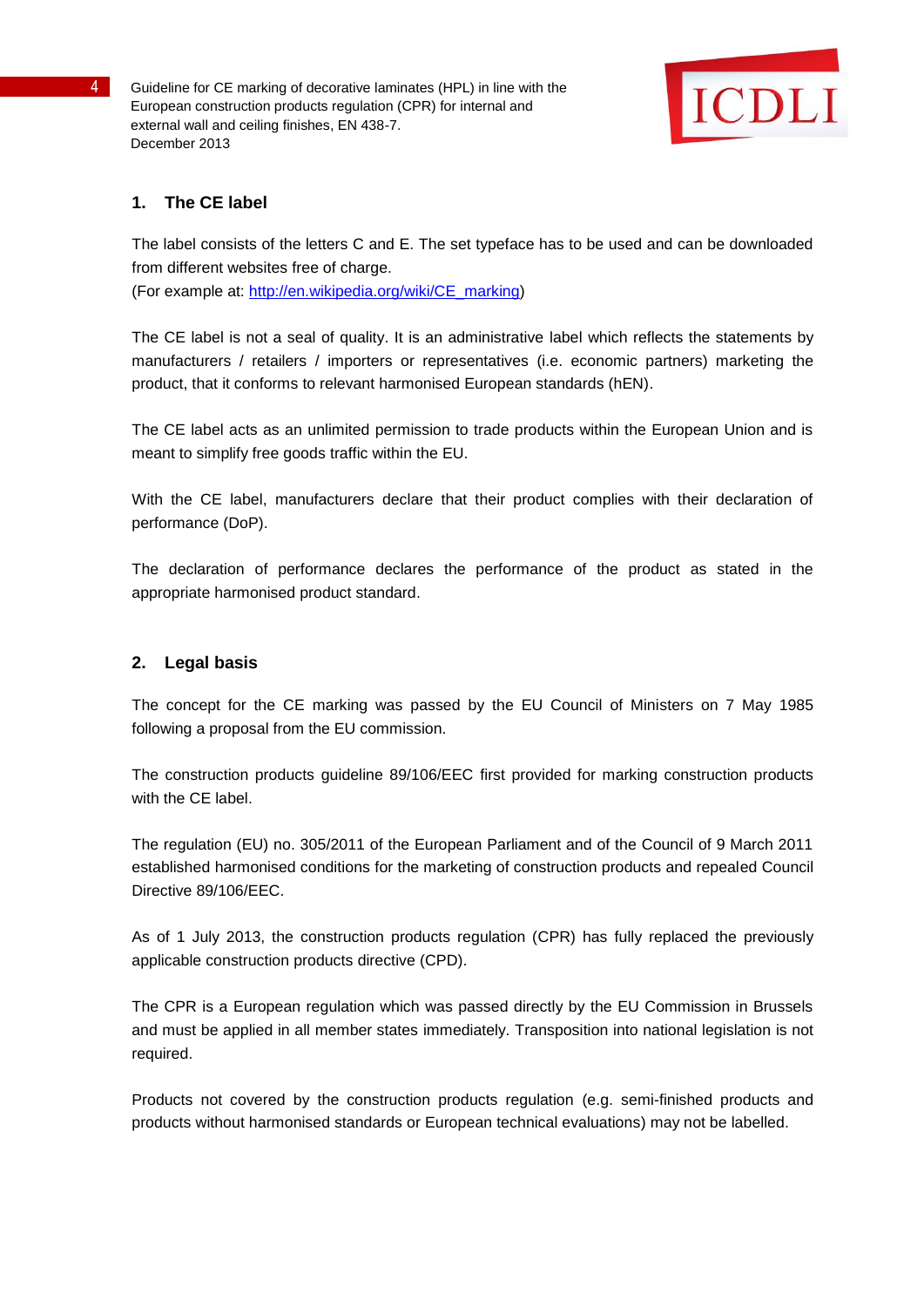

## **3. Who grants the CE marking?**

#### **No one!**

The CE marking is applied to the construction products independently by the manufacturer. Manufacturers have to use factory production control to ensure that their products comply with the relevant harmonised European Standard.

If a product is manufactured outside the EU but marketed within the EU, the manufacturer / retailer / importer or representative must affix the CE marking.

If manufacturers / retailers / importers or representatives affix the CE marking without complying with the EU directives they are subject to a fine.

Manufacturers / retailers / importers or representatives are responsible for affixing the CE marking and guaranteeing that the marked product complies with the EU directives.

## **4. CE marking for decorative laminates**

The prerequisite for affixing the CE marking is the compliance with the declaration of performance and therefore with the harmonised European technical rules for decorative laminates. Affixing the CE marking for decorative laminates is bound to the European harmonised product standard for decorative laminates EN 438, part 7.

EN 438, part 7, has had binding validity for Europe since 2005. The current version applies.

The CE marking has to be affixed to the product itself, to a label, on the packaging or it has to be part of the accompanying documentation.

## **5. Systems for assessment and verification of constancy of performance (AVCP)**

The following basic requirements apply to buildings:

- mechanical strength and stability
- fire protection
- hygiene, health and environmental protection (over the entire life cycle)
- safety and accessibility
- sound protection
- energy saving and thermal protection
- sustainable use of natural resources (reuse and recycling)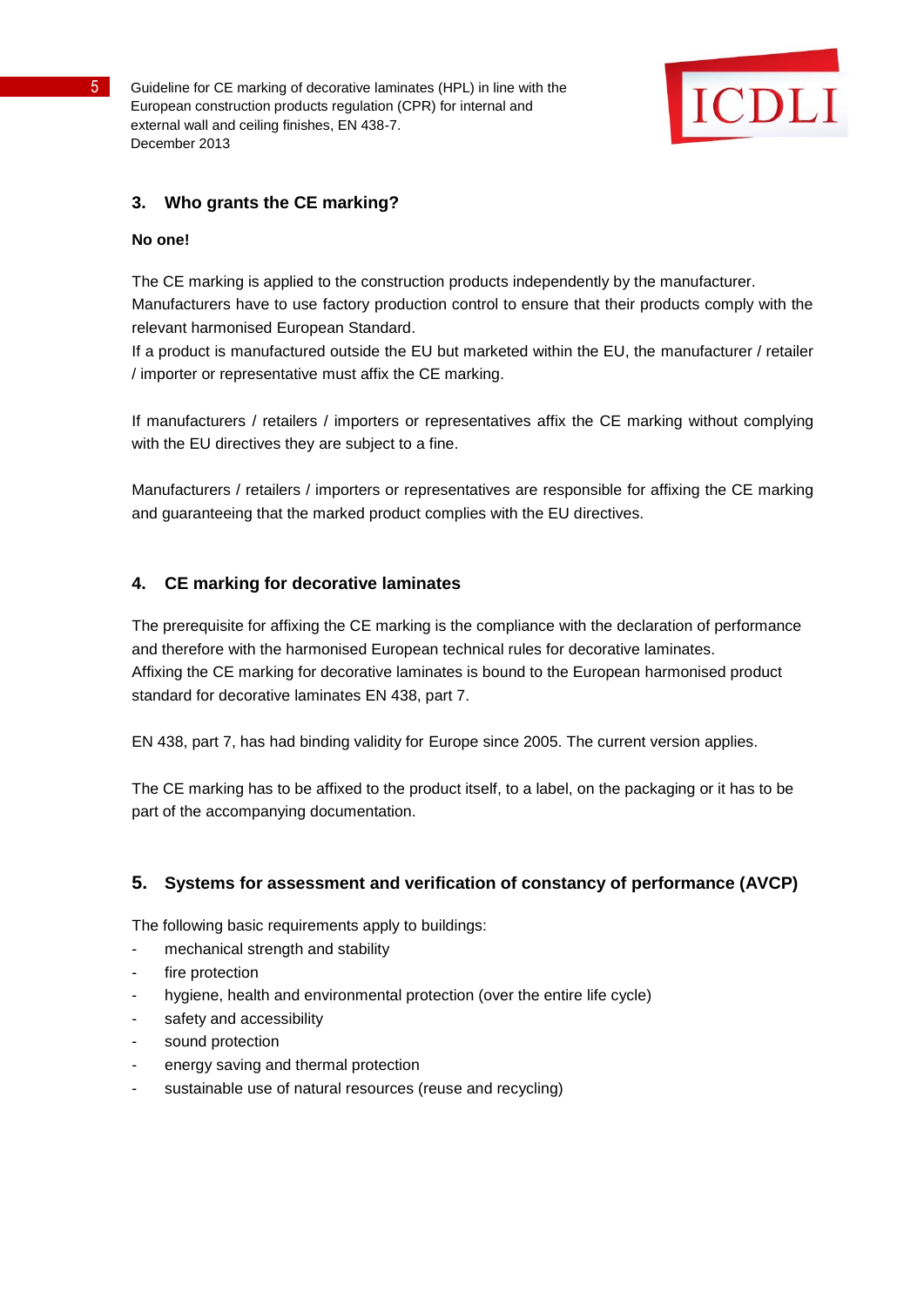

The following table shows the systems for verification of constancy of performance in accordance with the CPR

|                      | <b>Tasks</b>                                |      | <b>AVCP-Systems</b> |          |          |   |
|----------------------|---------------------------------------------|------|---------------------|----------|----------|---|
|                      |                                             | $1+$ |                     | $2+$     | 3        | 4 |
|                      | Product type verification of construction   |      |                     | X        |          | X |
| <b>Manufacturer</b>  | product<br>Factory production control (FPC) | X    | X                   | X        | $\times$ | X |
|                      | testing according to test protocol          | X    | X                   | X        |          |   |
|                      | Product type verification of construction   | X    |                     |          | X        |   |
|                      | product                                     |      |                     |          |          |   |
|                      | initial inspection                          | X    | X                   | X        |          |   |
| <b>Notified body</b> | initial inspection + product control        | X    |                     |          |          |   |
|                      | Continuous surveillance                     | X    | $\times$            | $\times$ |          |   |
|                      | Continuous surveillance + product control   | X    |                     |          |          |   |
|                      | certification                               | X    | X                   | X        |          |   |

Under Chapter ZA.2 of EN 438-7 the procedure for the assessment and verification of constancy of performance is described for the different laminate products. It also contains information about AVCP Systems to be used.

A list of the notified bodies in Europe can be found at Nando (New Approach Notified and Designated Organisations) on the website of the European Commission at [http://ec.europa.eu/enterprise/newapproach/nando/.](http://ec.europa.eu/enterprise/newapproach/nando/)

# **6. Factory production control (FPC)**

The manufacturer has to ensure compliance with the declared performance of the essential characteristics. The manufacturer is responsible for organizing the effective implementation of the FPC system in line with the content of EN 438-7. This may require designating a person who is responsible for factory production control.

The results of production control have to be documented. The documents have to be retained for at least five years.

The documentation has to include:

- identification of the product
- test methods
- date of production and testing
- test results
- signature of the person responsible for factory production control

Detailed information on factory production control (FPC) is provided in EN 438, part 7.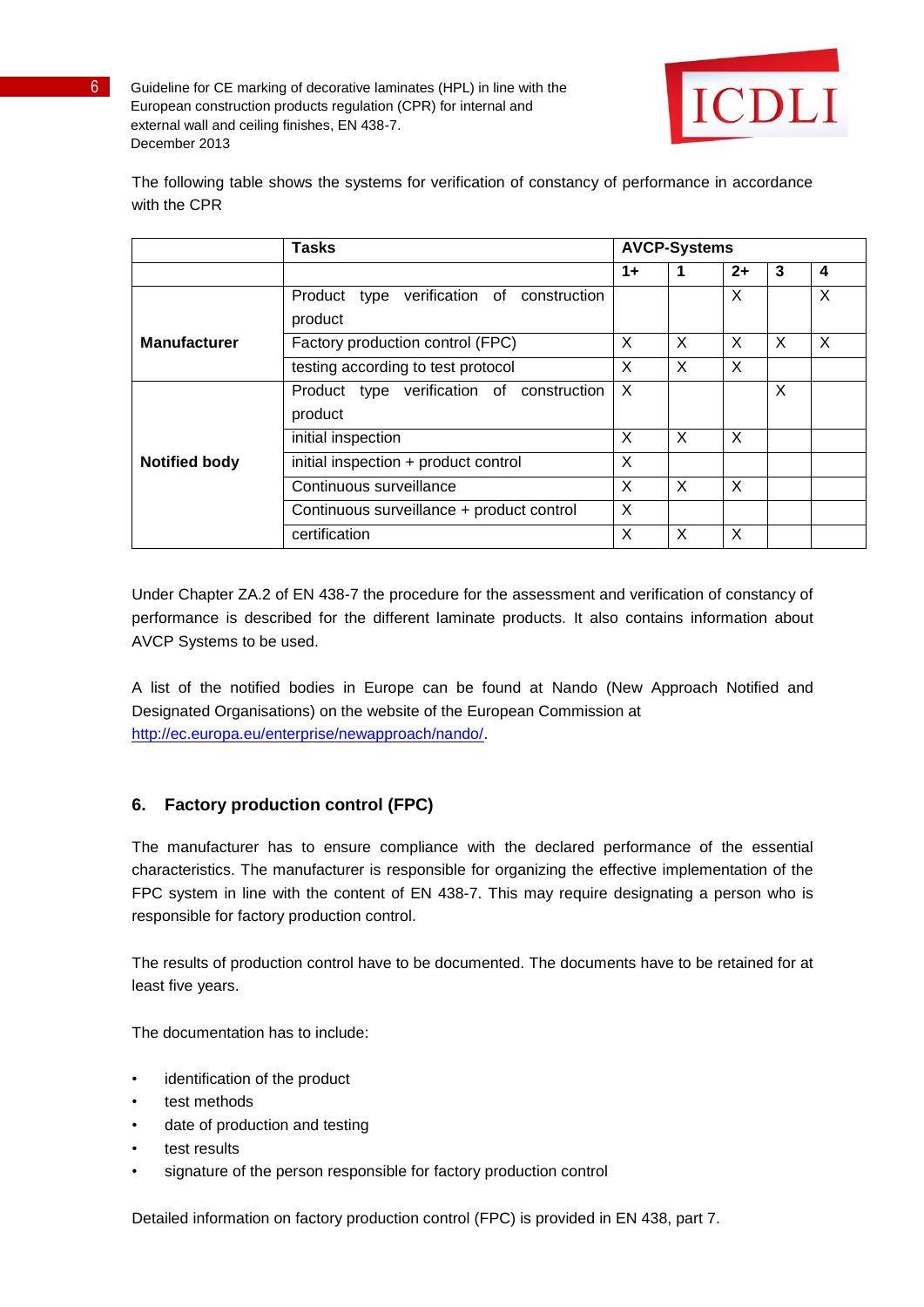

Before offering a construction product for sale for the first time, the performance has to be proven in the framework of a type test. Re-testing of the construction products according to the construction products regulation is not required.

The test results of the initial type testing remain valid as long as the production conditions do not change significantly.

# **7. Declaration of performance (DoP)**

The declaration of performance replaces the previous declaration of conformity.

With this declaration, the manufacturer assumes responsibility for the conformity of their products with the declared performance with regard to the essential characteristics. EN 438-7, appendix ZA.2.2, sets out these characteristics.

When conformity with the conditions set out in EN 438-7, appendix ZA.2.2, has been achieved, the notified product certification body has to issue a certificate of constancy of performance. The manufacturer has to retain this certificate which grants permission for affixing the CE marking (applies to products according to system 1).

The declaration of performance indicates that a product complies with the harmonised product standard. It is retained by the manufacturer and has to be documented over a period of 10 years.

The declaration of performance can be stored on the website as a document (pdf).

The declaration of performance is based on the manufacturer's technical documentation. These are the results of factory production control and type testing. Type calculations are also permitted.

## **The contents of the declaration of performance (DoP):**

The model of the DoP is provided in Annex III of the regulation (EU) No. 305/2011.

Number of the declaration of performance: *This number is set by the manufacturer. It is identical to the number on the CE marking. The number has to be unique and can only exist once (e.g. 001-CPR-12345).*

1. Unique identification code of the product-type: *This is also set by the manufacturer (e.g. compact sheets, trade name)*

2. Type, batch or serial number or any other element allowing identification of the construction product as required pursuant to Article 11(4): *Used for further specification, if required (e.g. compact sheets, trade name)*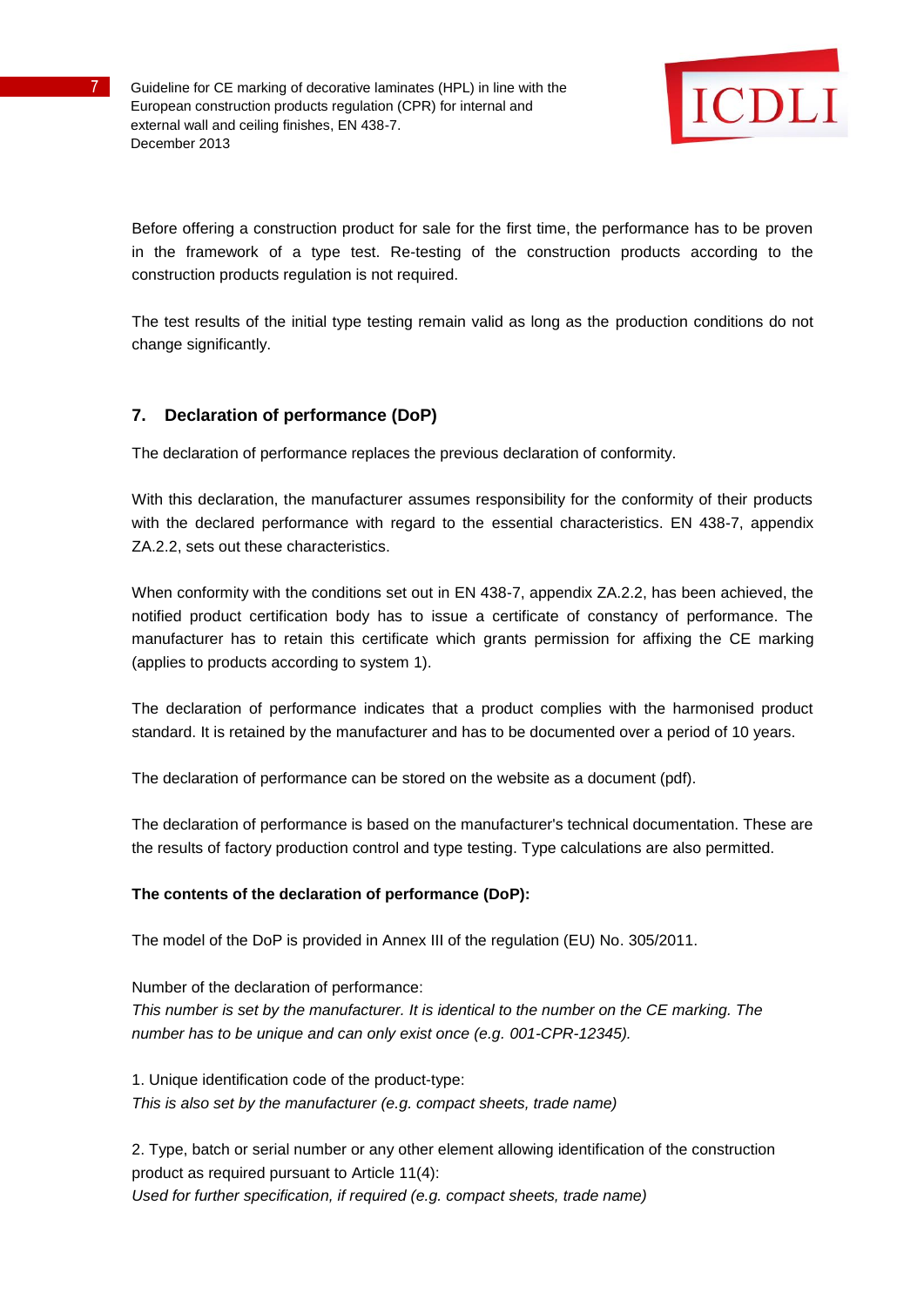

3. Intended use or uses of the construction product, in accordance with the applicable harmonised technical specification, as foreseen by the manufacturer: *(e.g. internal and external wall and ceiling finishes)*

4. Name, registered trade name or registered trade mark and contact address of the manufacturer as required pursuant to Article 11(5): *Max Müller GmbH PO box 123 D-60596 Frankfurt am Main, Germany Phone: +49 69 123456 email [max@müller.de](mailto:max@müller.de)*

5. Where applicable, name and contact address of the authorised representative whose mandate covers the tasks specified in Article 12(2): *Martin Max GmbH PO box 321 D-10564 Berlin, Germany Phone: +49 30 123456*

6. System or systems of assessment and verification of constancy of performance of the construction product as set out in Annex V: *(e.g system 1+, 1,2+,3 or 4, see EN 438-7, appendix ZA.2)*

7. In case of the declaration of performance concerning a construction product covered by a harmonised standard:

## *EN 438-7:2005*

*This indicates any actions from the notified body.*

- *name and number of the notified body*
- *test and calculation reports, if applicable*
- *note on the issuing of any certificates of constancy of performance or of conformity of factory production control*
- *description of third-party tasks (notified body)*

8. In case of the declaration of performance concerning a construction product for which a European Technical Assessment has been issued:

- *name and identification number of the technical assessment body*
- reference number of the European technical assessment
- reference number of the European technical document
- *description of third-party tasks (notified body)*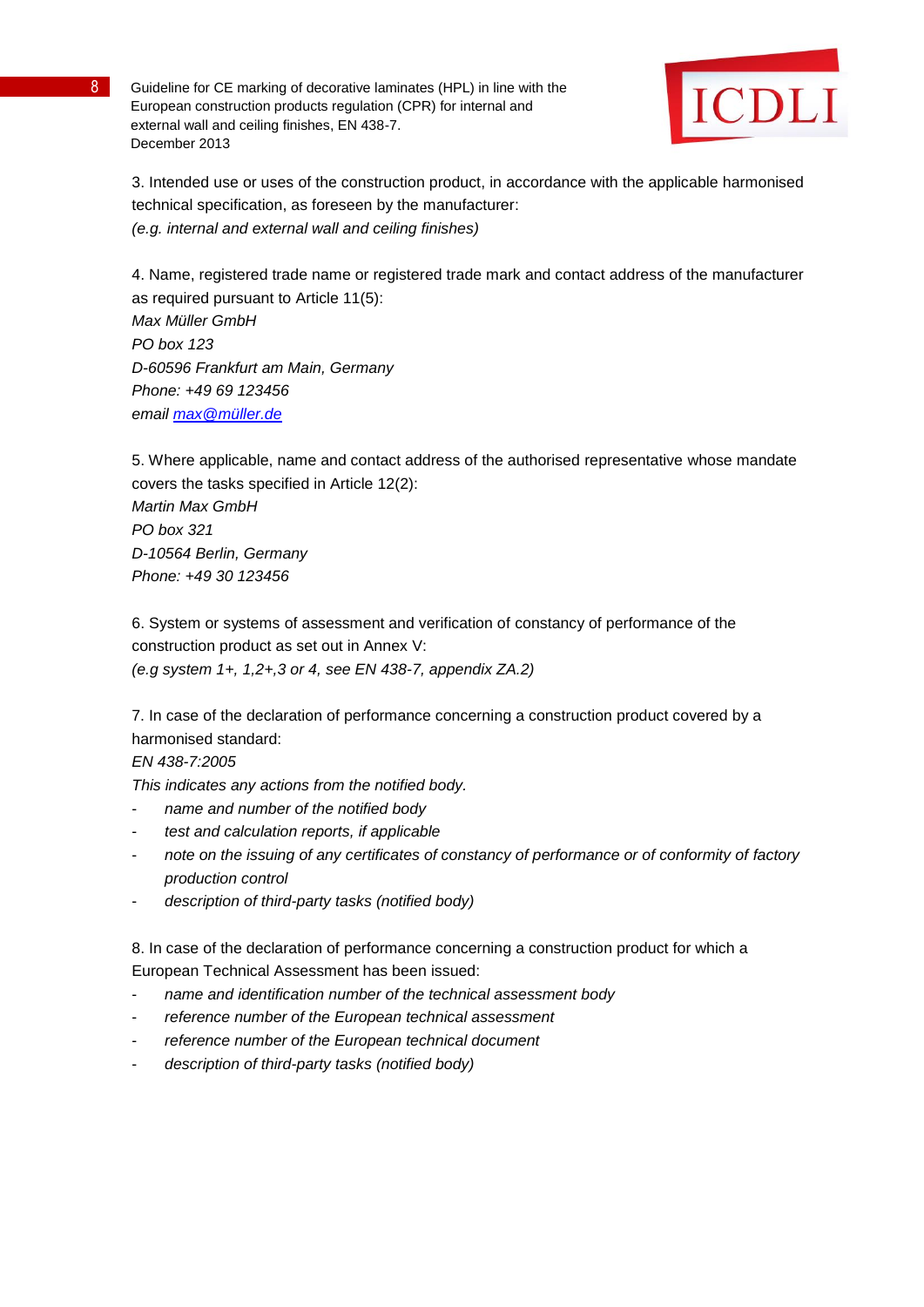

## 9. Declared performance

*Column 1 contains a list of the fundamental characteristics as set out in the harmonised technical specification for the intended use(s) according to no. 3.*

*For each essential characteristic in column 1, column 2 contains the declared performance according to the requirements of article 6, expressed as stages or classes or as a description with regard to each fundamental characteristic. The term NPD (No Performance Determined) is stated if no performance is being declared.*

*For each essential characteristic listed in column 1, column 3 contains the location and the date of the relevant harmonised standard and, if applicable, the reference number of the specific or appropriate technical documentation used.*

#### *Example:*

| <b>Fundamental characteristics</b> | Performance | Harmonised standard |
|------------------------------------|-------------|---------------------|
| Fire behaviour                     | B-s2,d0     |                     |
| Fire resistance                    | <b>NPD</b>  |                     |
| Water vapour resistance            | <b>NPD</b>  |                     |
| <b>Screw holding force</b>         | 1800 N      |                     |
| Direct air noise insulation        | NPD         |                     |
| Adhesive strength                  | 1.6 MPa     | EN 438-7 (2005)     |
| Water resistance                   | <b>NPD</b>  |                     |
| Pentachlorophenol content          | $< 5$ ppm   |                     |
| Formaldehyde release               | E1          |                     |
| Sound absorption                   | <b>NPD</b>  |                     |
| Permanence                         |             |                     |
| quality of the bonding joint       | rating 5    |                     |
| resistance to increased            | no effects  |                     |
| temperatures                       |             |                     |
| water resistance                   | 9 %         |                     |

10. The performance of the product identified in points 1 and 2 is in conformity with the declared performance in point 9.

This declaration of performance is issued under the sole responsibility of the manufacturer identified in point 4.

Signed for and on behalf of the manufacturer by:

*(name and function) / (place and date of issue) / (signature)*

## Note:

The declaration of performance shall be supplied in the language or the languages required by the Member State where the product is made available. (Article 7(4) CPR)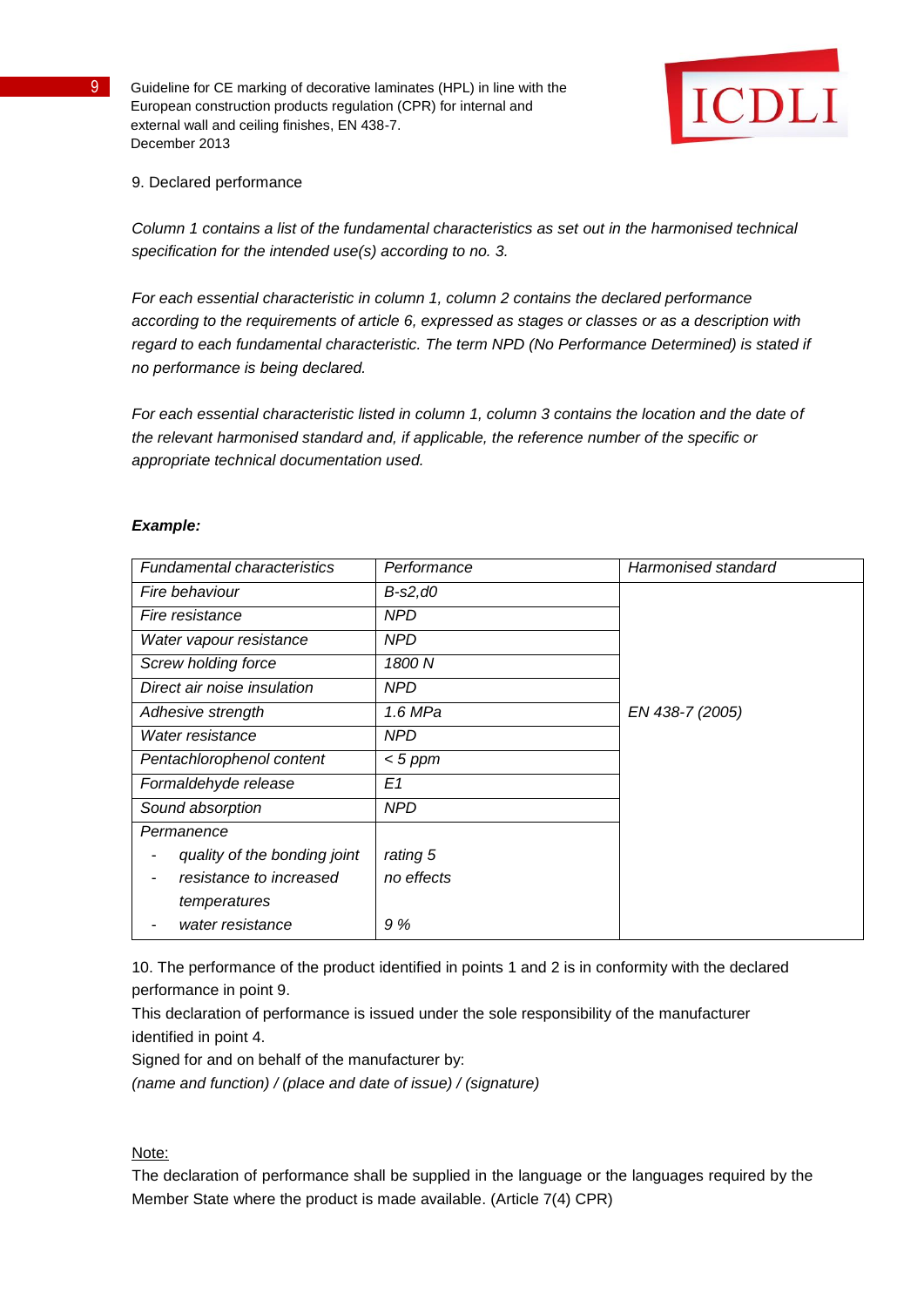

## **8. CE marking and labeling\***

The economic partner is responsible for affixing the CE marking. The CE marking to be affixed has to correspond to directive 93/68/EC.

The marking has to be applied to the sheet (either directly on the sheet or on an adhesive label) or the marking has to be affixed to the packaging or to the accompanying delivery documents together with the following information:

- ID number of the notified body (only for products according to system 1 and 3)
- name or ID and registered address of the manufacturer
- the last two digits of the year when the marking was affixed
- reference number of the declaration of performance
- reference to EN 438-7
- intended use
- unique product code
- list of the essential characteristics with rating or class

The table shows the essential attributes to the labeling products:

|                                         | Compact<br>sheets/panels<br>for internal use | HPL multi-layer<br>composite<br>boards/panels<br>for internal use | Composite<br>boards/panels<br>for external use | HPL multi-layer<br>composite<br>boards/panels<br>for external use |
|-----------------------------------------|----------------------------------------------|-------------------------------------------------------------------|------------------------------------------------|-------------------------------------------------------------------|
| Tensile bond strength                   | Χ                                            | Χ                                                                 | Χ                                              | X                                                                 |
| Fire behaviour                          |                                              | Χ                                                                 | Х                                              | X                                                                 |
| Permanence                              | X                                            | Χ                                                                 | X                                              | X                                                                 |
| Direct air noise insulation             | Χ                                            | Χ                                                                 | Χ                                              | X                                                                 |
| Fire resistance                         | Χ                                            | X                                                                 | X                                              | X                                                                 |
| Formaldehyde release                    | x                                            | Χ                                                                 |                                                |                                                                   |
| Pentachlorophenol content               |                                              | Χ                                                                 |                                                | X                                                                 |
| Adhesive strength                       |                                              | X                                                                 |                                                | X                                                                 |
| Sound absorption                        | x                                            | X                                                                 |                                                |                                                                   |
| Resistance to temperature change        |                                              |                                                                   | Χ                                              | X                                                                 |
| Anchoring strength of fixing devices    |                                              | X                                                                 | Χ                                              | X                                                                 |
| Thermal resistance/thermal conductivity | Χ                                            | X                                                                 | X                                              | X                                                                 |
| Water vapour resistance                 |                                              | χ                                                                 | X                                              | Χ                                                                 |

The option NPD (No Performance Determined) must not be used if there is a limit value for the characteristic. Otherwise the option NPD can be used in as far as the characteristic is not subject to any legal requirements for a specific intended use.

<sup>\*</sup> With regard to the CE marking on the product, the manufacturers of decorative laminate sheets organised in the International Committee of the Decorative Laminates Industry (ICDLI) take the view that marking according to CPR 89/106/EEC, i.e. marking on the delivery documents, is sufficient. The delivery documents have to be retained in a safe place.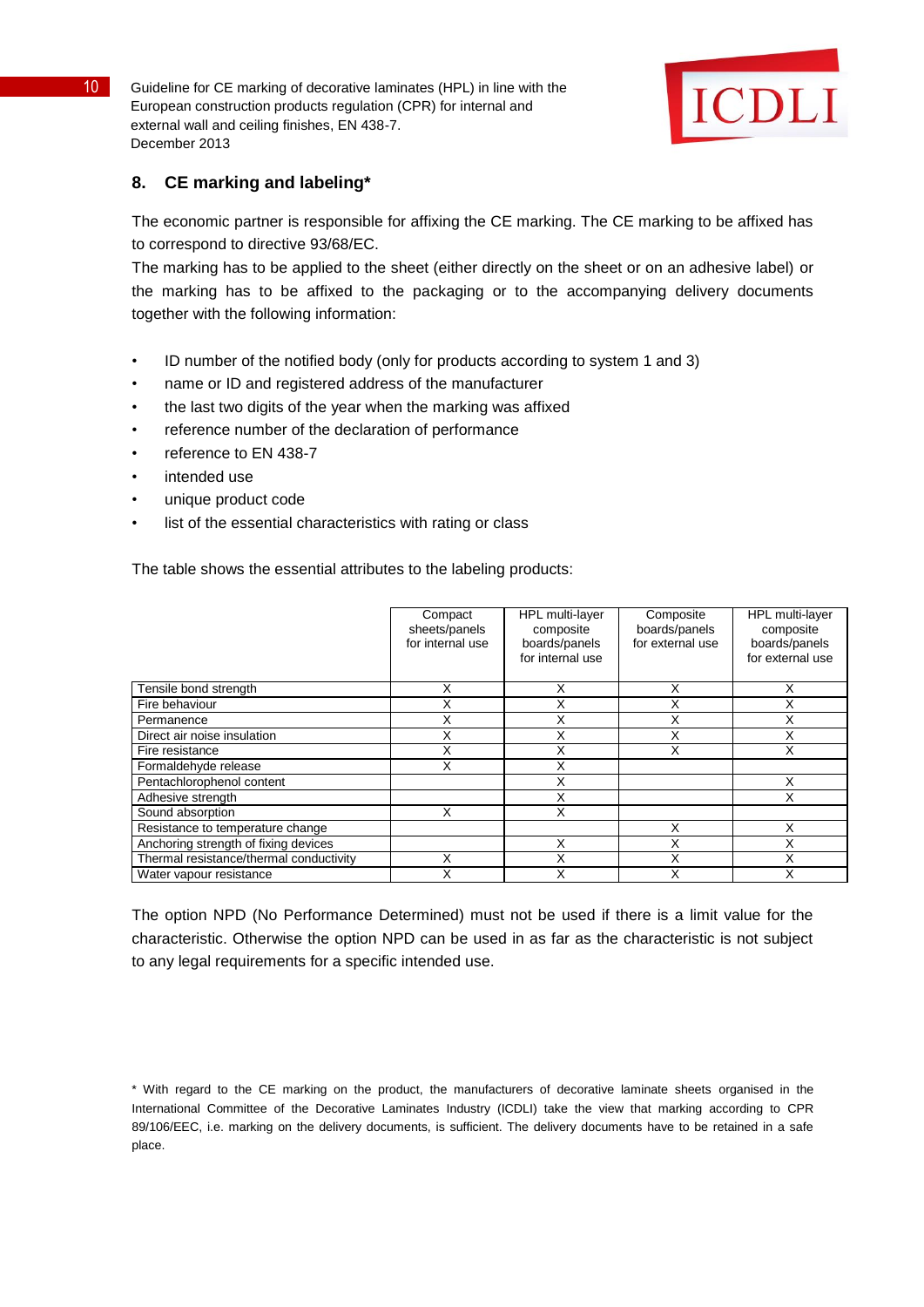

## **Appendix 1**

Example for a declaration of performance to be customized:

## **DECLARATION OF PERFORMANCE No. (e.g. 001-CPR- …)**

1. Unique identification code of the product-type:

## **Compact laminate, type CGF**

2. Type, batch or serial number or any other element allowing identification of the construction product as required under Article 11(4):

## **Compact laminate, type CGF**

3. Intended use or uses of the construction product, in accordance with the applicable harmonised technical specification, as foreseen by the manufacturer:

#### **Compact laminate panels/sidings for interior wall and ceiling finishes (including suspended ceilings)**

4. Name, registered trade name or registered trade mark and contact address of the manufacturer as required pursuant Article 11(5):

#### **AnyCo SA PO Box 123 B-1050 Brussels, Belgium Tel. +32 987654321 Fax: +32 123456789 Email: [anyco.sa@provider.be](mailto:anyco.sa@provider.be)**

5. Where applicable, name and contact address of the authorised representative whose mandate covers the tasks specified in Article 12(2):

> **AnyCo Ltd. Flower Str. 24 West Hamfordshire UK-589645 United Kingdom Tel. +44 987654321 Fax: +44 123456789 Email: [anyco.sa@provider.uk](mailto:anyco.sa@provider.uk)**

6. System or systems of assessment and verification of constancy of performance of the construction product as set out in Annex V:

#### **System 1**

7. In case of the declaration of performance concerning a construction product covered by a harmonised standard:

#### **EN 438-7: 2005**

**The notified body …, identification no. …**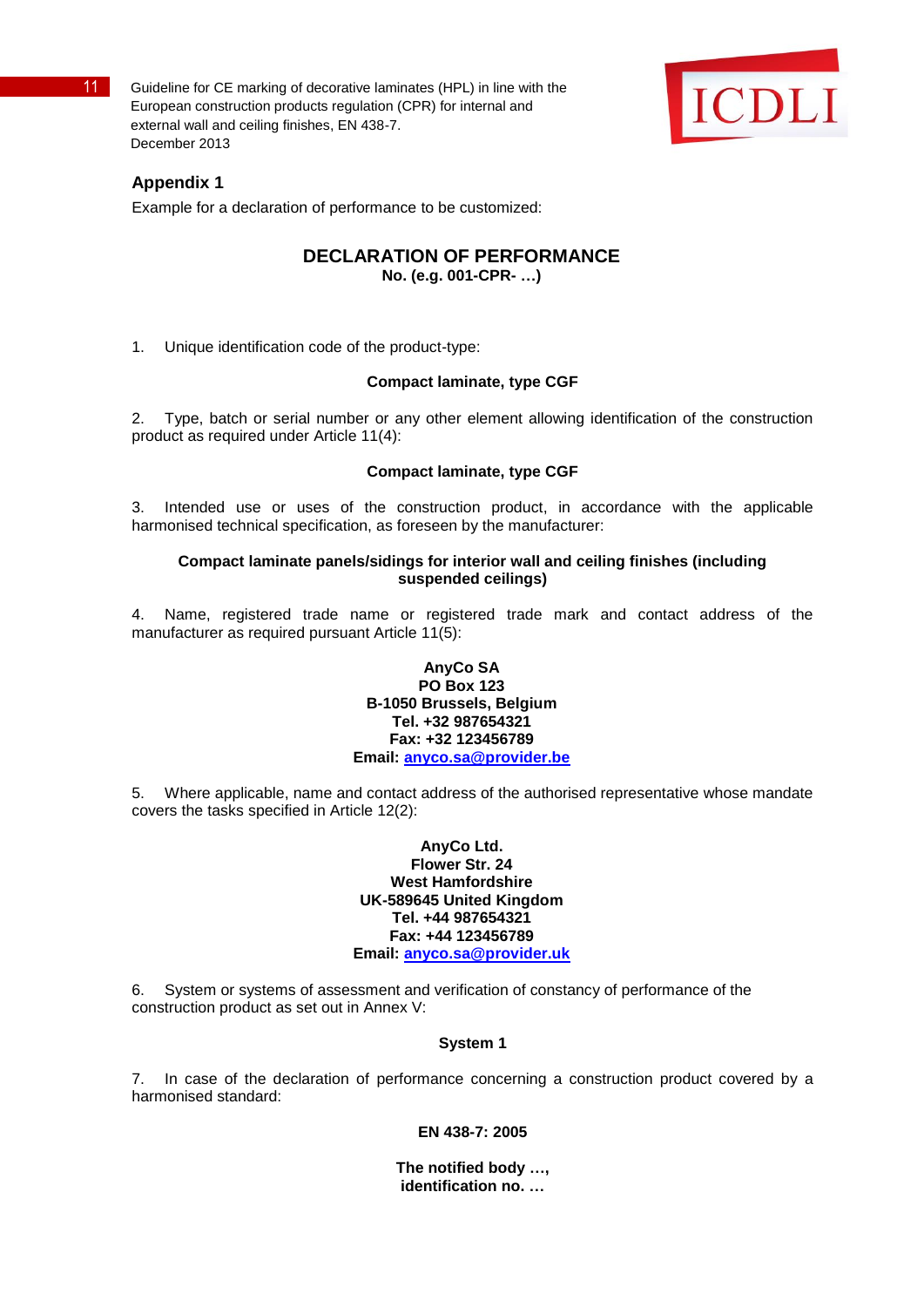

## **Performed: the initial inspection of the manufacturing plant and of factory production control and the continuous surveillance, assessment and evaluation of factory production control**

## **under System 1**

#### **and issued: the certificate of conformity of the factory production control no. …**

8. Section not relevant

9. Declared performance

| <b>Essential characteristics</b> | Performance                | <b>Harmonized</b><br>technical<br>specification |
|----------------------------------|----------------------------|-------------------------------------------------|
| Reaction to fire                 | Euroclass B-s1,d0          |                                                 |
| Fire resistance                  | NPD                        |                                                 |
| Water vapour permeability        | <b>NPD</b>                 |                                                 |
| Resistance to fixings            | 2000 N                     |                                                 |
| Direct airborne sound insulation | <b>NPD</b>                 |                                                 |
| Flexural tensile strength        | 90 MPa                     |                                                 |
| Flexural modulus of elasticity   | 9000 MPa                   | EN 438-7: 2005                                  |
| Thermal resistance/conductivity  | <b>NPD</b>                 |                                                 |
| Release of formaldehyde          | E1                         |                                                 |
| Sound absorption                 | <b>NPD</b>                 |                                                 |
| Durability:                      |                            |                                                 |
| - Immersion in boiling water     | pass                       |                                                 |
| - Resistance to wet conditions   | pass                       |                                                 |
| - Density                        | $> 1350$ kg/m <sup>3</sup> |                                                 |

10. The performance of the product identified in points 1 and 2 is in conformity with the declared performance in point 9.

This declaration of performance is issued under the sole responsibility of the manufacturer identified in point 4.

Signed for and on behalf of the manufacturer by:

…………………………………………… (name and function)

(place and date of issue) (signature)

……………………………………….. ………………………………….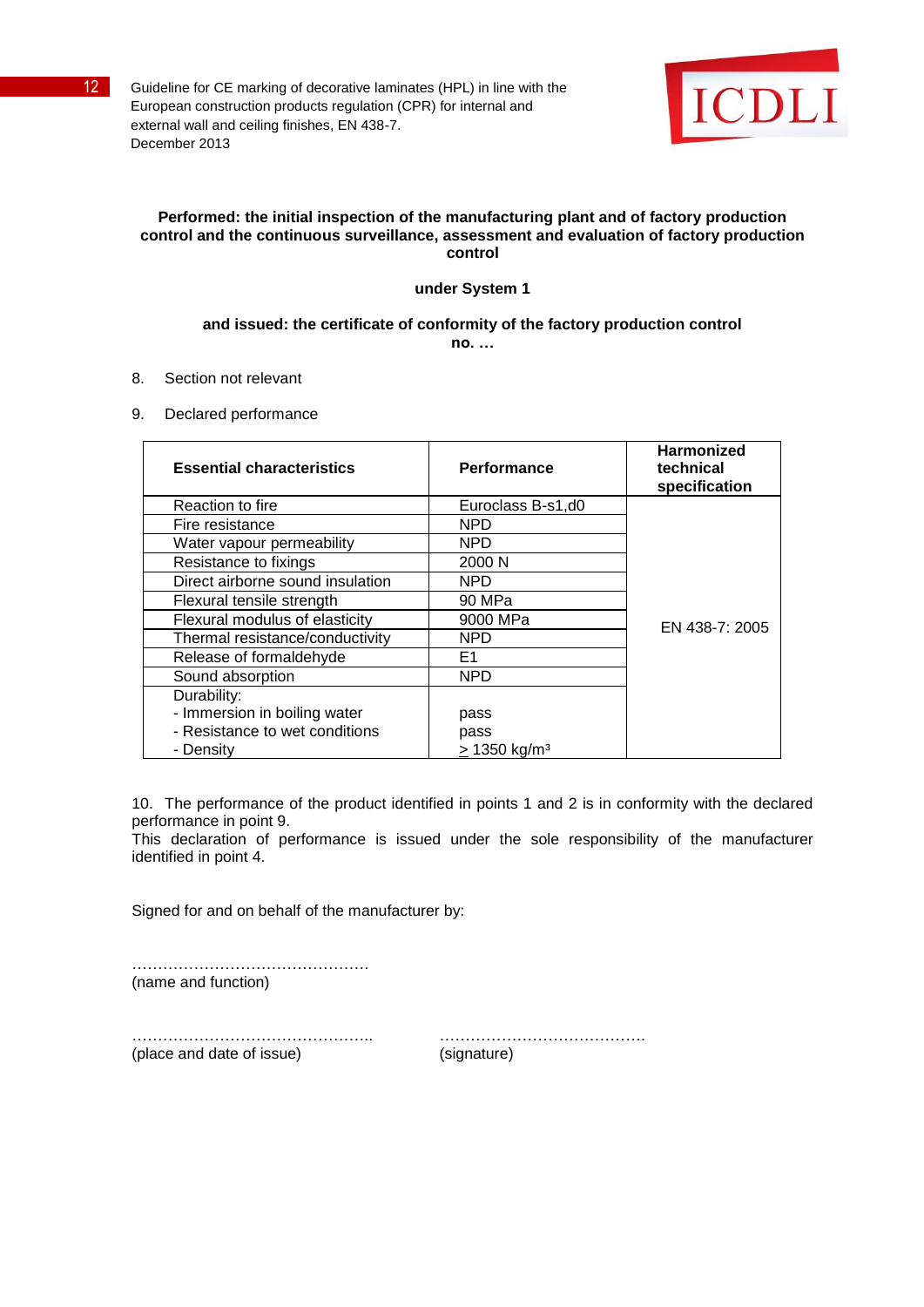

## **Appendix 2**

Example for the CE marking of a product under AVCP system 1

| 0123                                                                       |                                        |  |  |
|----------------------------------------------------------------------------|----------------------------------------|--|--|
| AnyCompany AG, PO Box 21, B-1050 Brüssel<br>13<br>001-CPR-                 |                                        |  |  |
| EN 438-7: 2005                                                             |                                        |  |  |
| Compact laminate panel intended to be used in<br>internal wall and ceiling |                                        |  |  |
| Reaction to fire:                                                          | $B-s2,d0$                              |  |  |
| Fire resistance:                                                           | NPD.                                   |  |  |
| Water vapour permeability:                                                 | NPD                                    |  |  |
| Resistance to fixings:                                                     | 2000 N                                 |  |  |
| Direct airborne sound insulation:                                          | <b>NPD</b>                             |  |  |
| Flexural tensile strength:                                                 | 120 MPa                                |  |  |
| Flexural modulus of elasticity:                                            | 9000 MPa                               |  |  |
| Thermal resistance/conductivity:                                           | <b>NPD</b>                             |  |  |
| Release of formaldehyde:                                                   | E <sub>1</sub>                         |  |  |
| Sound absorption:                                                          | NPD.                                   |  |  |
| Durability:                                                                |                                        |  |  |
| - immersion in boiling water<br>- resistance to wet conditions<br>density  | pass<br>pass<br>1350 kg/m <sup>3</sup> |  |  |
|                                                                            |                                        |  |  |
|                                                                            |                                        |  |  |
|                                                                            |                                        |  |  |

CE conformity marking, consisting of the CE symbol set out in 93/68/EEC

Identification number of the product certification body (for AVCP system 1)

Name or ID and registered address of the manufacturer

The last two digits of the year when the marking was affixed

Reference number of the DoP

No. of European standard applied

Unique identification code of the product type

Intended use of the product as laid down in the European standard applied

Level or class of the performance declared